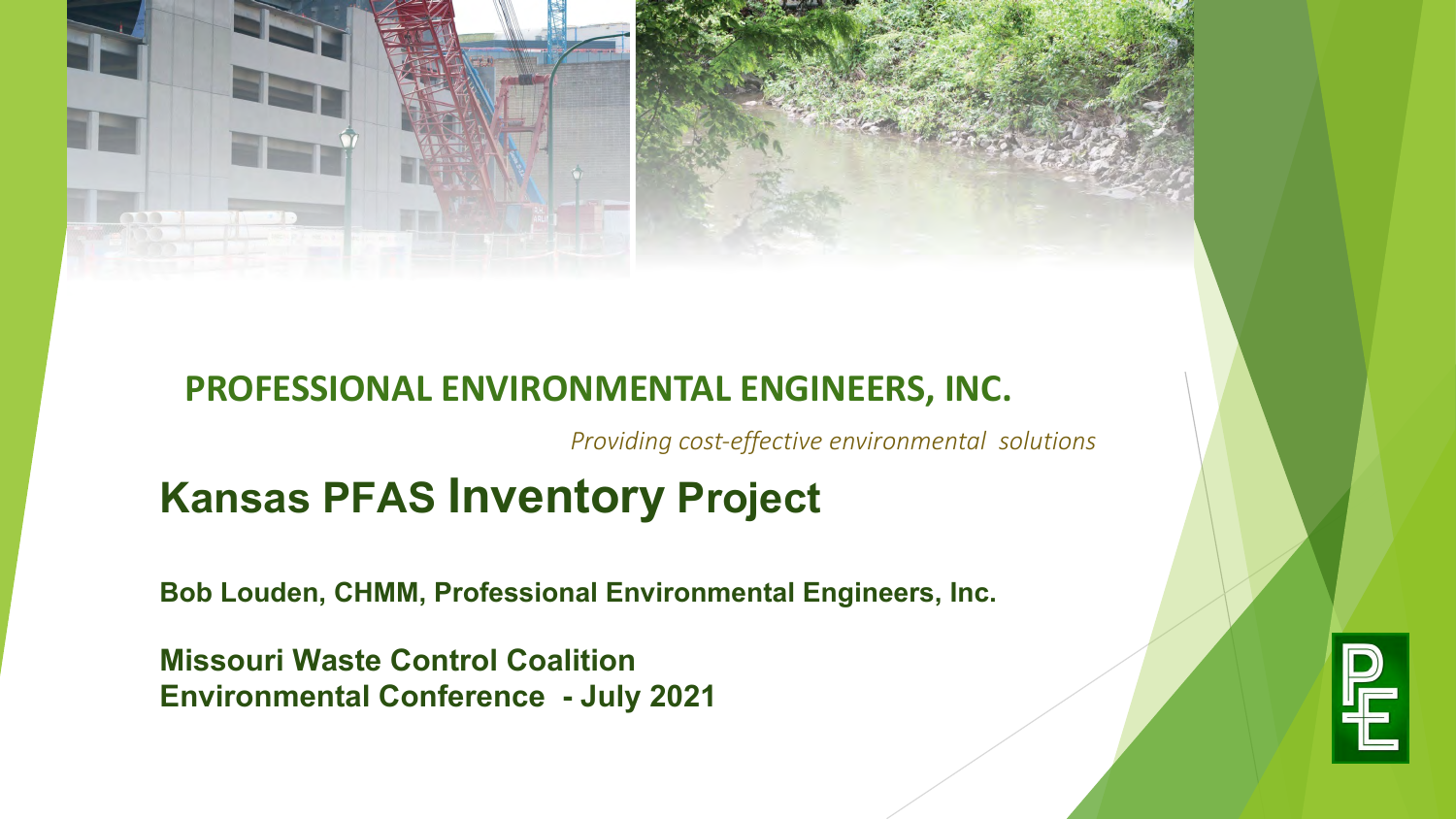#### **PFAS Background/Characteristics**

- $\triangleright$  PFAS = Per- and Poly-Fluoroalkyl Substances
	- Manmade chemicals w/ adverse health affects
	- 4,000+ synthetic compounds (>11 families)
	- Two main groups/families = PFOS and PFOA
	- Persistent
	- First produced in 1940s; some compounds no longer produced in U.S.
	- Used in a lot of products…

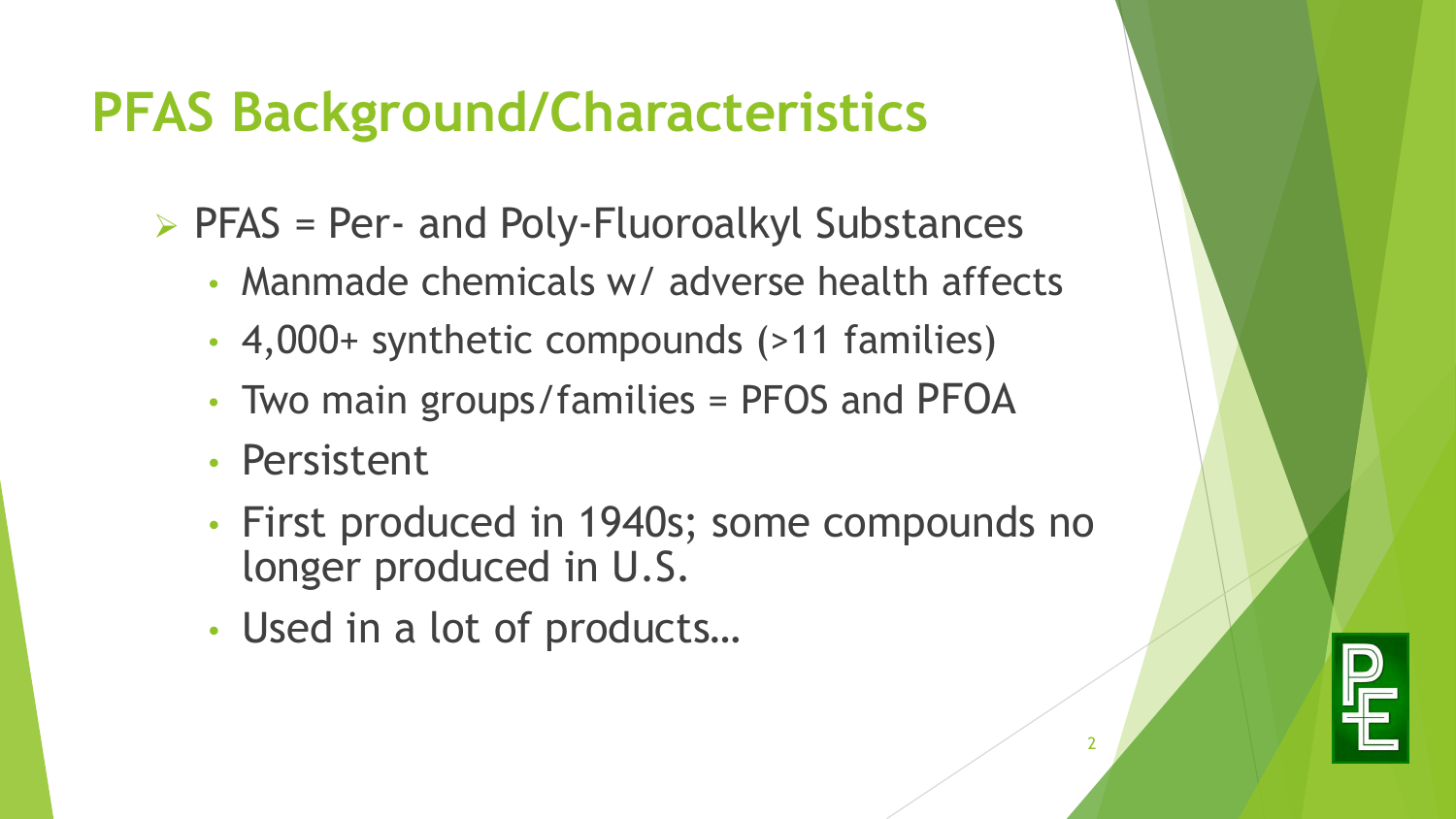#### **Common products with PFAS**















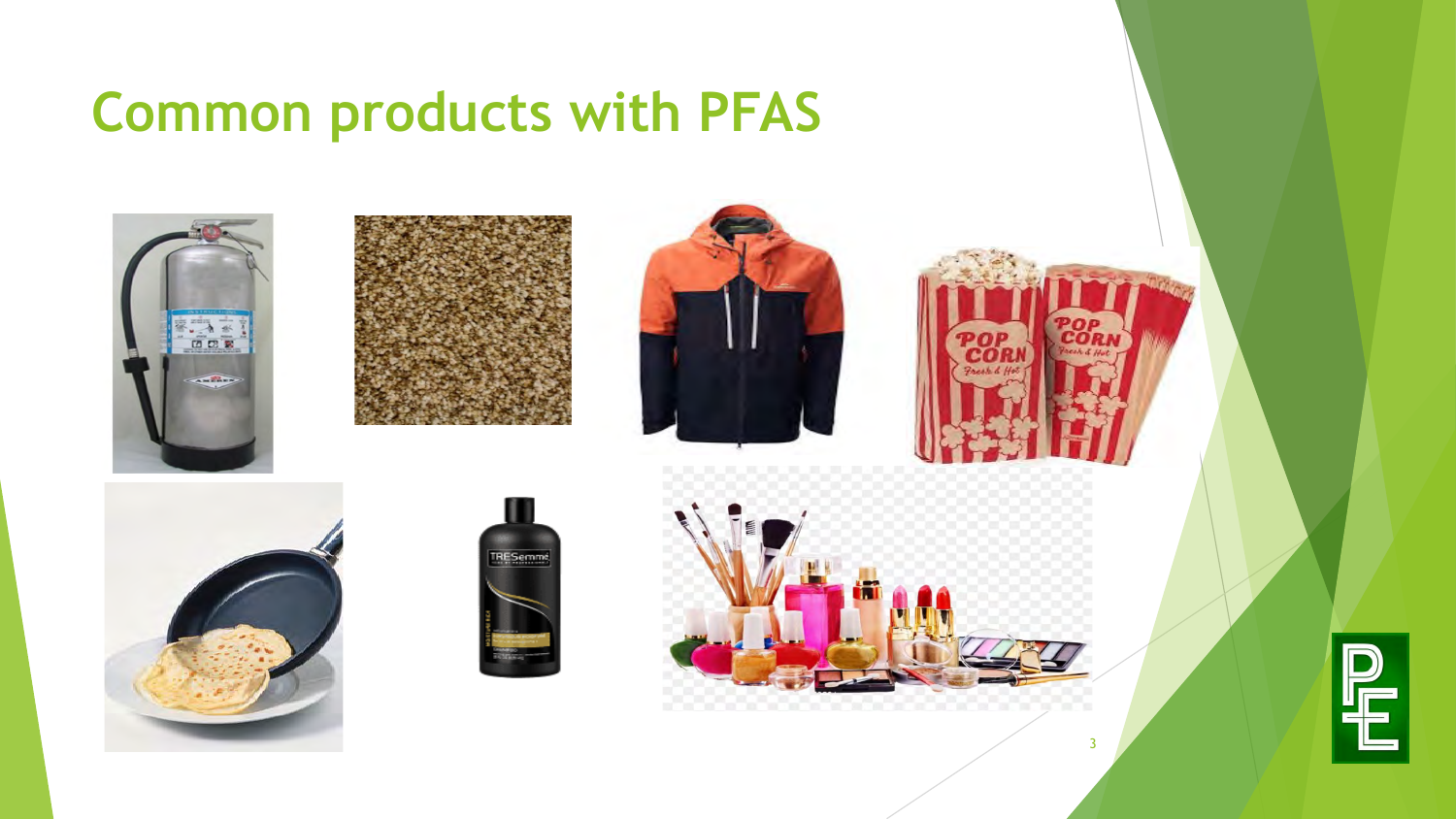#### **KDHE Environmental Services Contract (2016-2021)**

- Ø Pool A (Multiple Programs)
- ▶ Pool B (Tanks Program)
- Ø Pool C (Risk Assessment Support)

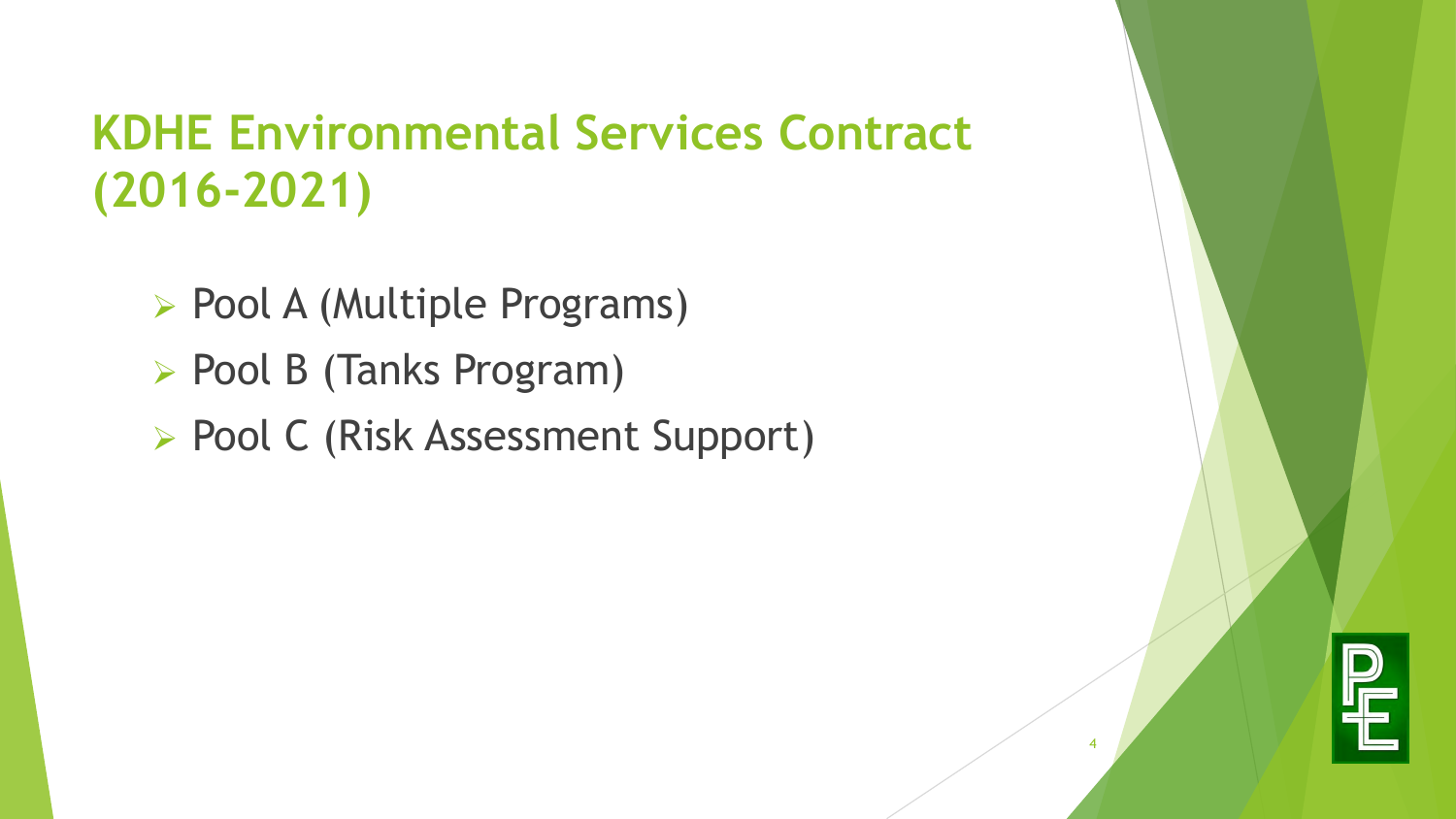# **Statewide PFAS Inventory RFP**

- ▶ Pool A; Multiple Departments
- $\triangleright$  2-page RFP
- Ø Purpose
- $\triangleright$  Four work Tasks
- $\triangleright$  NE PFAS Inventory
- $\triangleright$  Two-month POP (4/1/19 to 5/31/19)

Work awarded to PE on 4/2 on a T&M Basis for a NTE amount of \$39,160.99

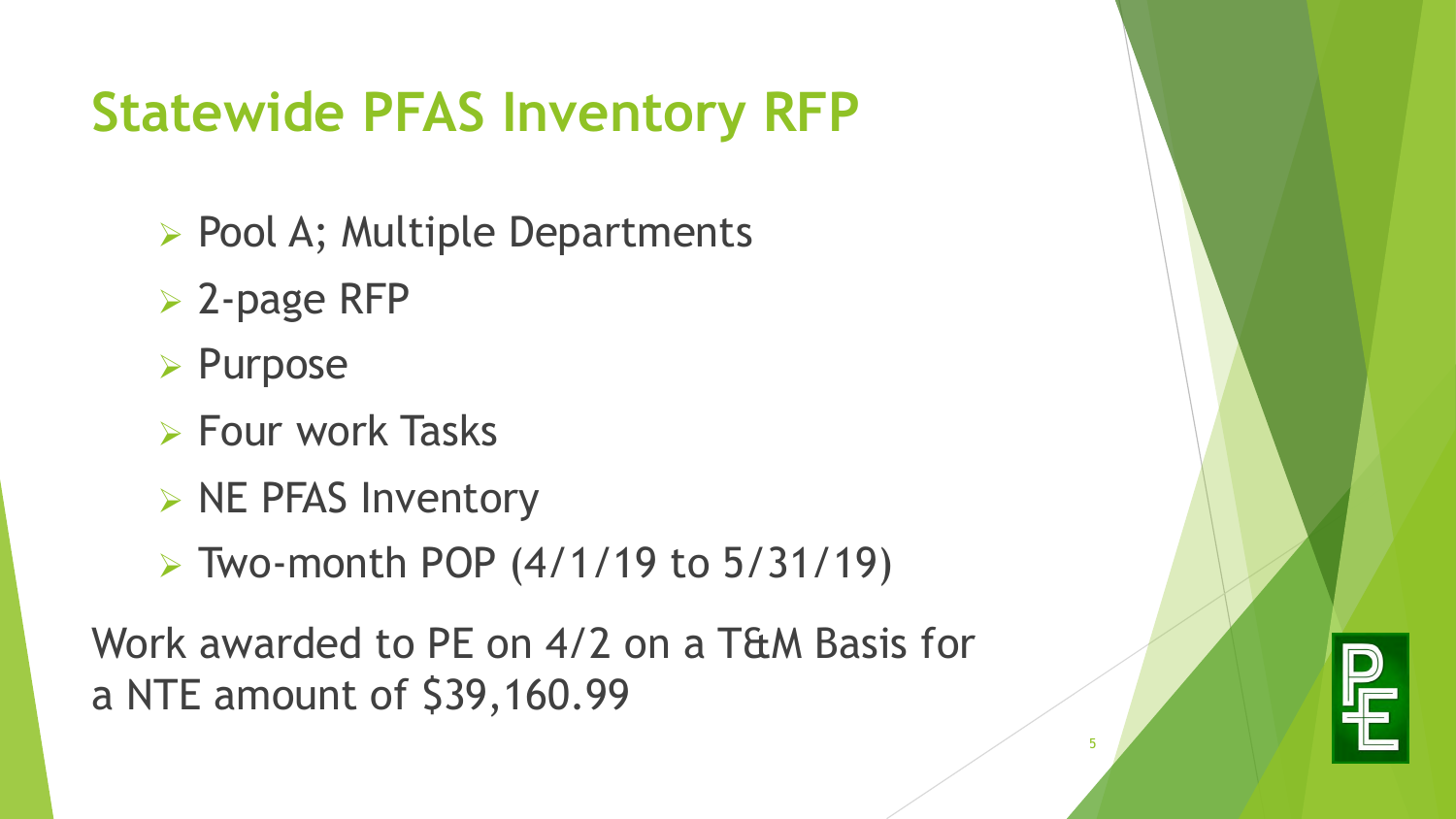## **Work Strategy/Approach**

- $\triangleright$  Key Personnel
- $> 1$ st Month
- $\geq 2^{nd}$  Month
- $\triangleright$  Results (met deadline, 4 times as many sites as estimated, \$10K under budget)

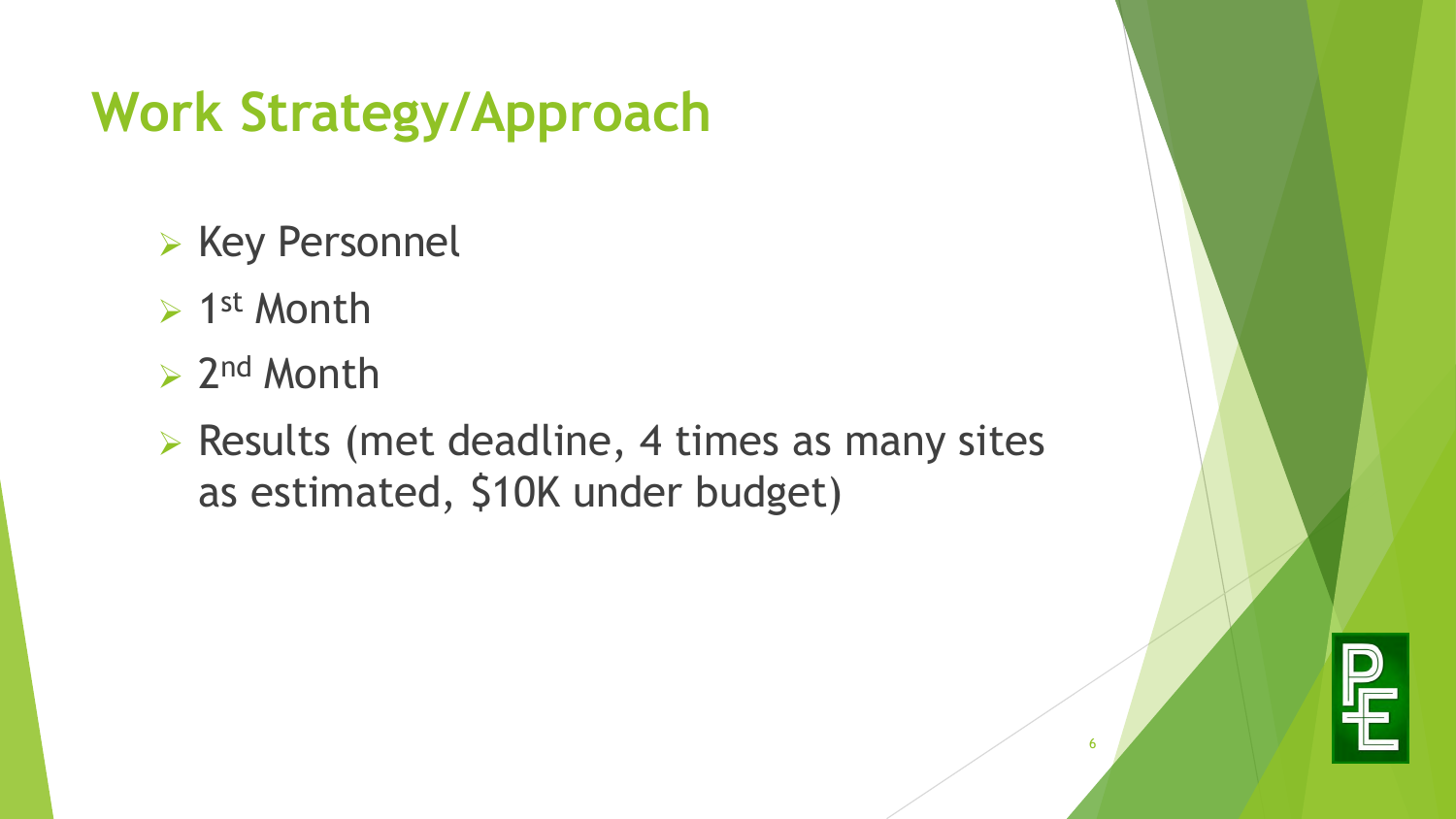### **Task 1 – Research/List**

- Ø NAICS/SIC Code Searches
- $\triangleright$  KDHE Databases
- $\triangleright$  Other
	- Online Historical/Regulatory Info
	- Kansas Data Access & Support Center
	- Interviews
- Ø Manual Data Screening (12000 to 9500)

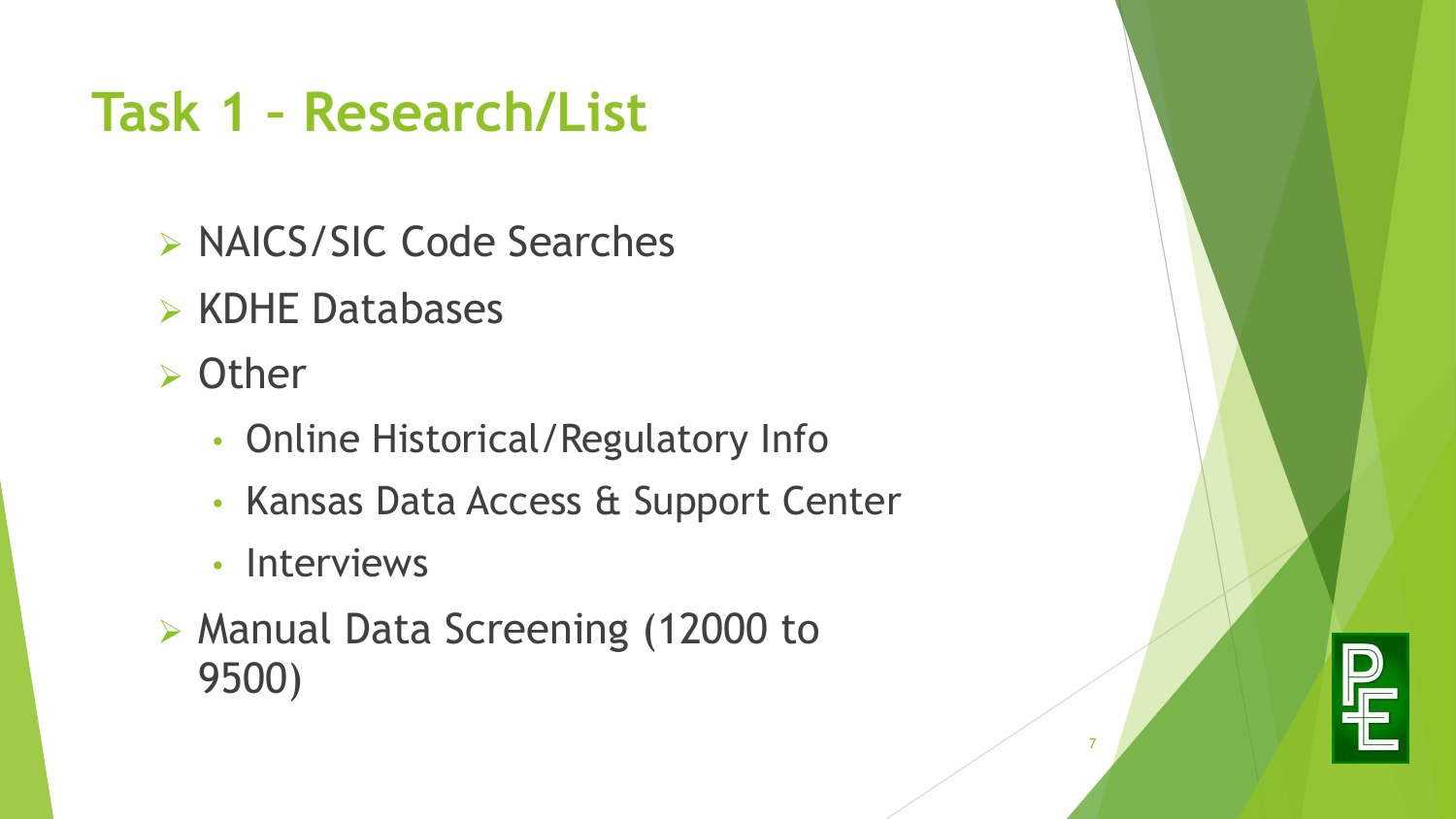# **Task 2 – ArcGIS Database & Geocoded State Map**

- $\triangleright$  Pre-Testing in April
- $\triangleright$  Data Issues (101 sites)
	- § Addresses
	- § Lat/Long
- $\triangleright$  Mapping Issues
	- § Congested Map (9,500 sites vs 2,500 sites)

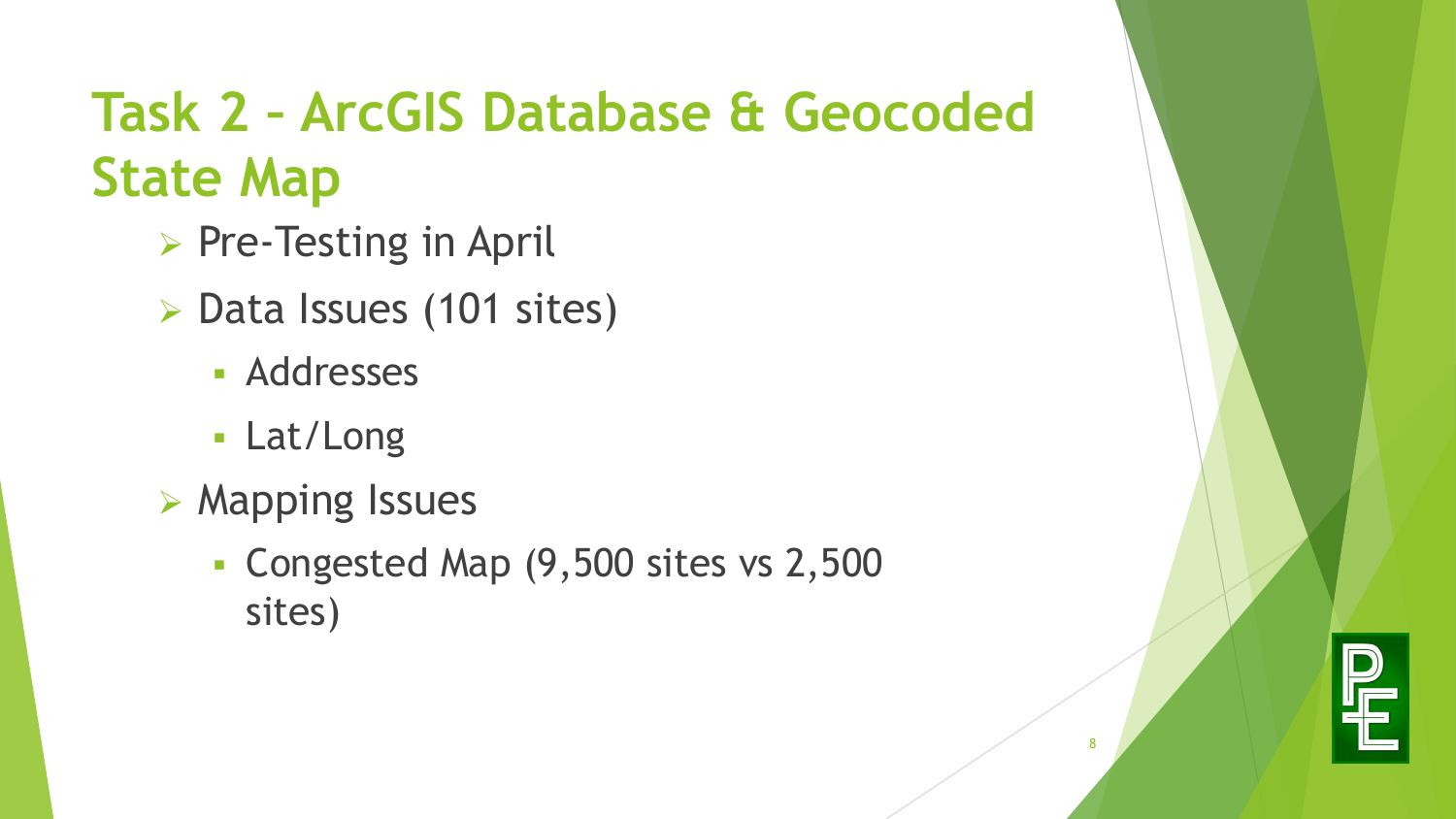#### **Statewide Map with PFAS Sites**



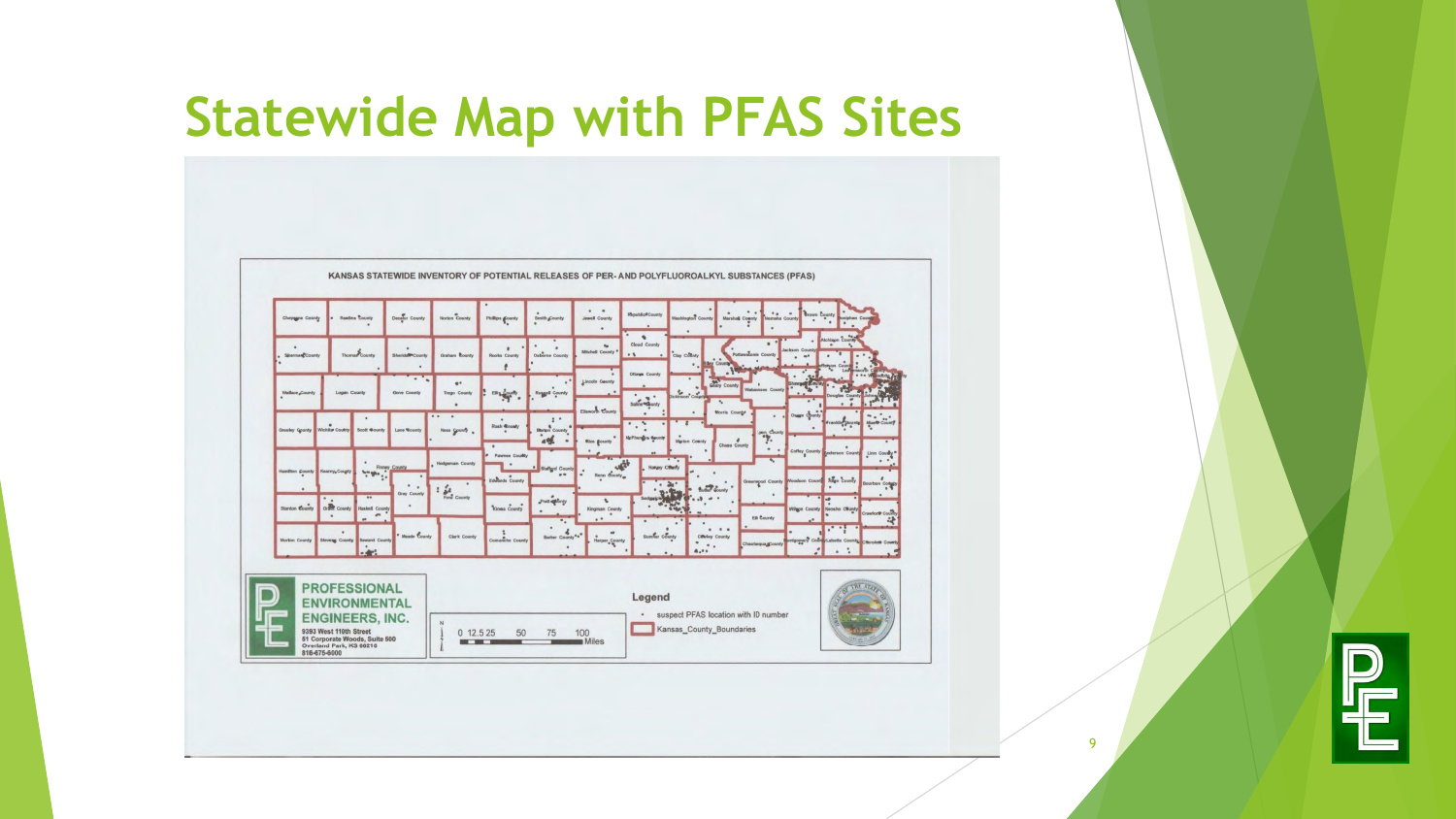#### **Johnson Co. PFAS Map**



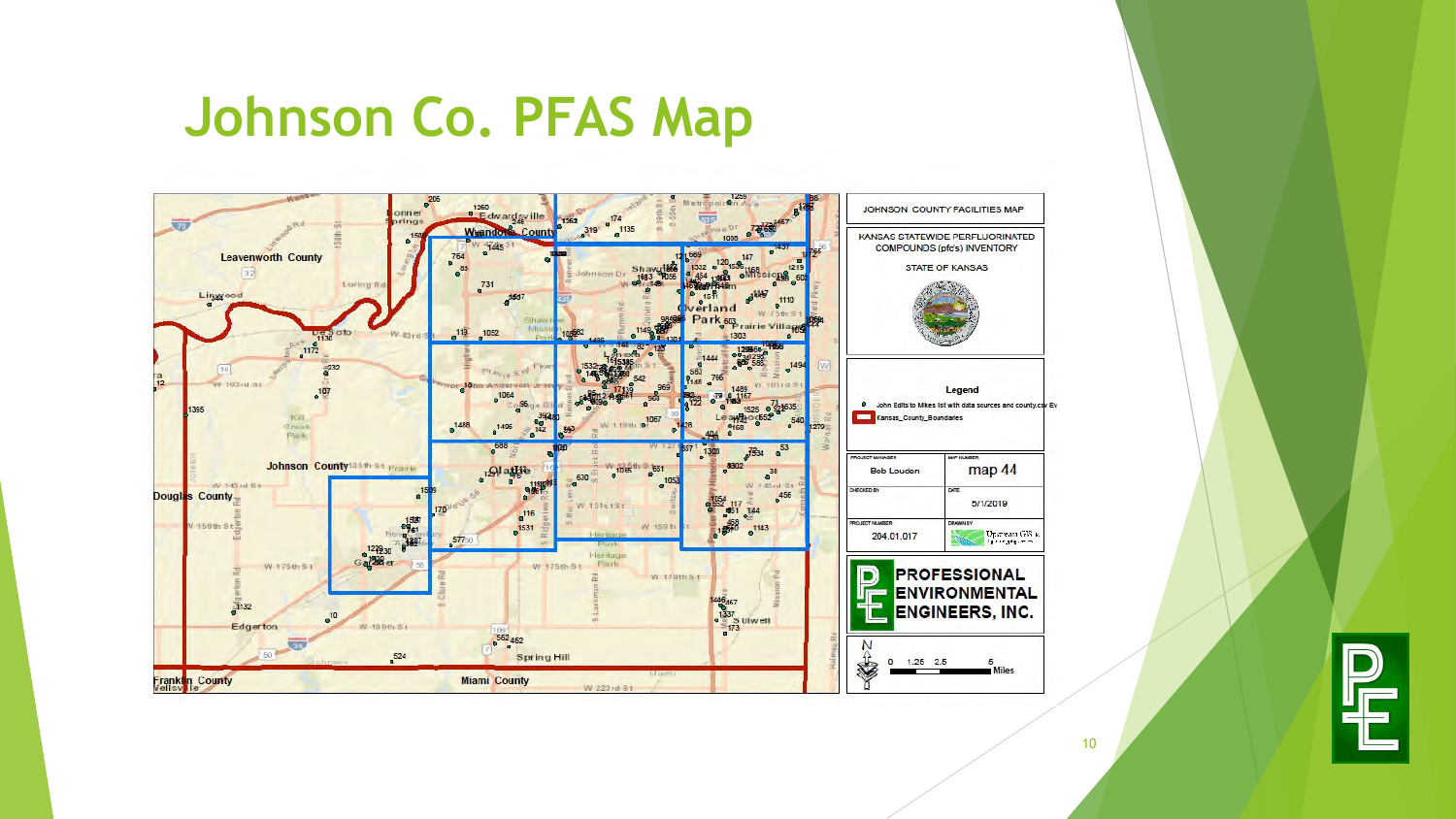#### **Johnson Co. I-35 / I-435 Inset Map**



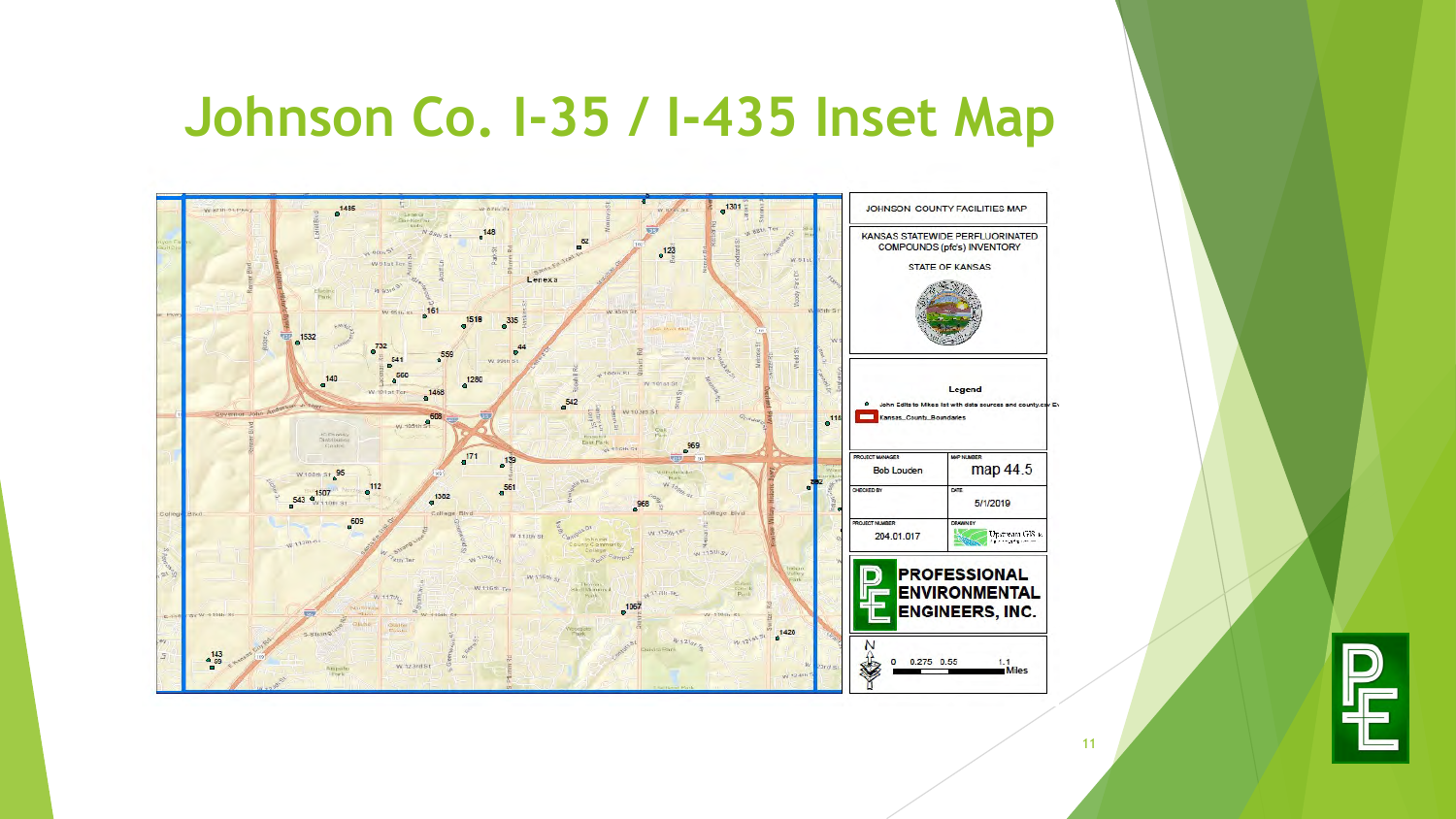# **Task 3 – Report**

- $\triangleright$  Summary
- $\triangleright$  Issues/Resolutions
- $\triangleright$  Maps
- Ø Spreadsheet/List
- Ø Statewide PFAS Inventory (2019) [http://www.kdheks.gov/pws/docum](http://www.kdheks.gov/pws/documents/PFAS_Inventory_Report.pdf) ents/PFAS\_Inventory\_Report.pdf

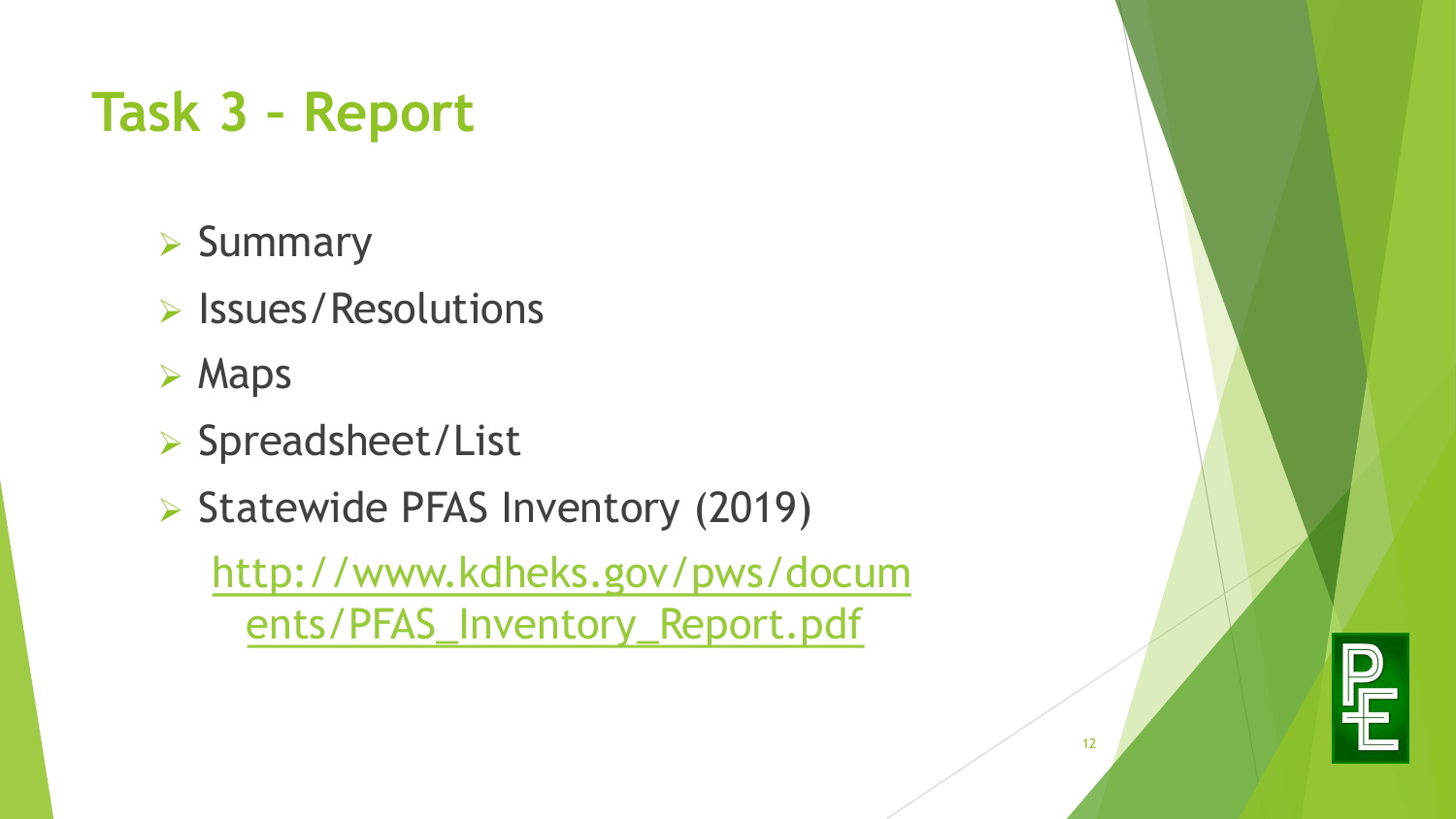## **Task 4 – Meetings/Communication**

- Ø Kickoff/Interim/On-Site
- Ø Weekly Meetings/Calls
- $\triangleright$  E-Mails
- $\triangleright$  Ad-Hoc Meetings

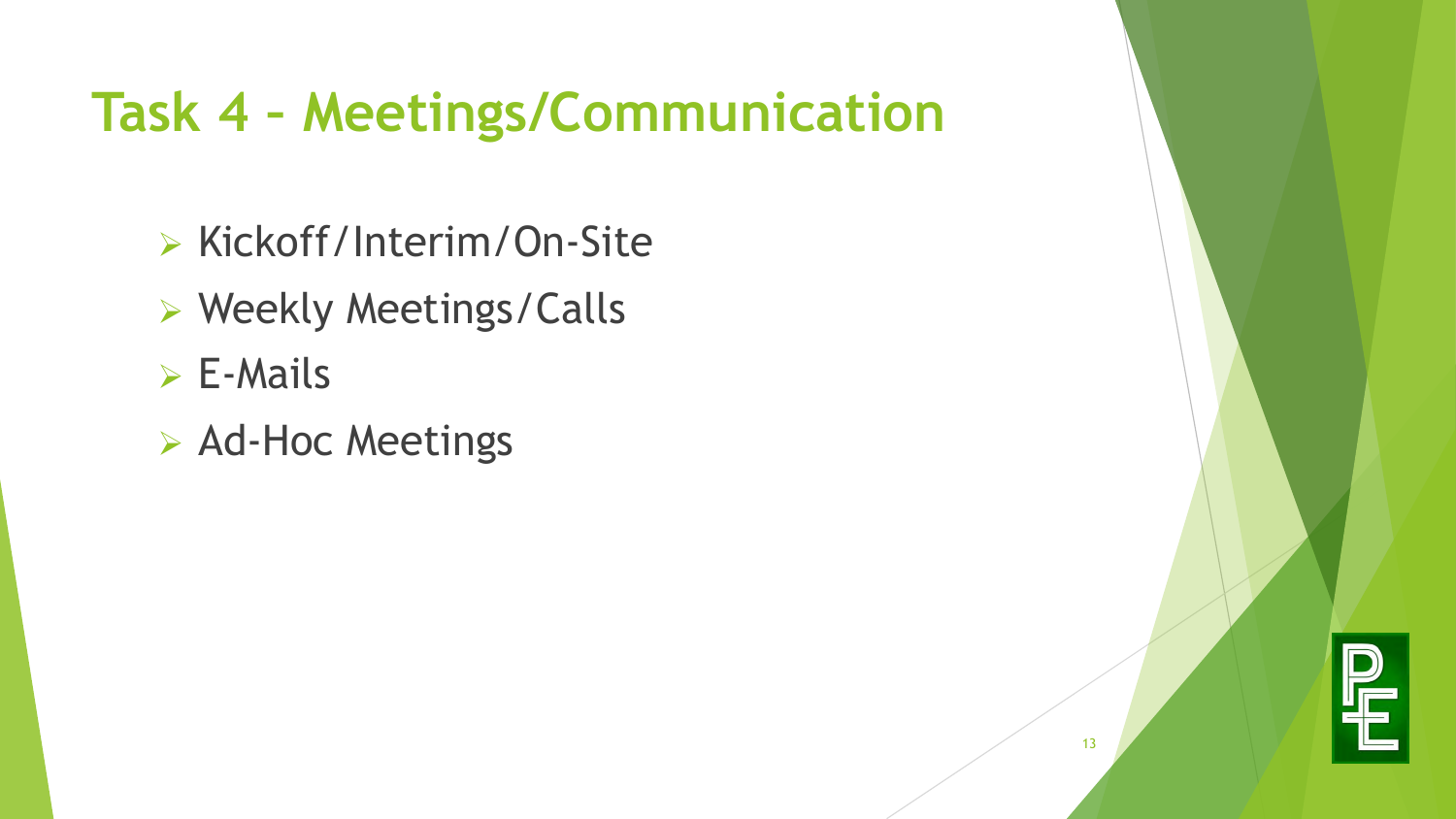## **Other Items/Thoughts**

- $\triangleright$  Final Deliverables
	- § Report
	- § Database/Map
- Ø Use
	- § KDHE
	- § Others